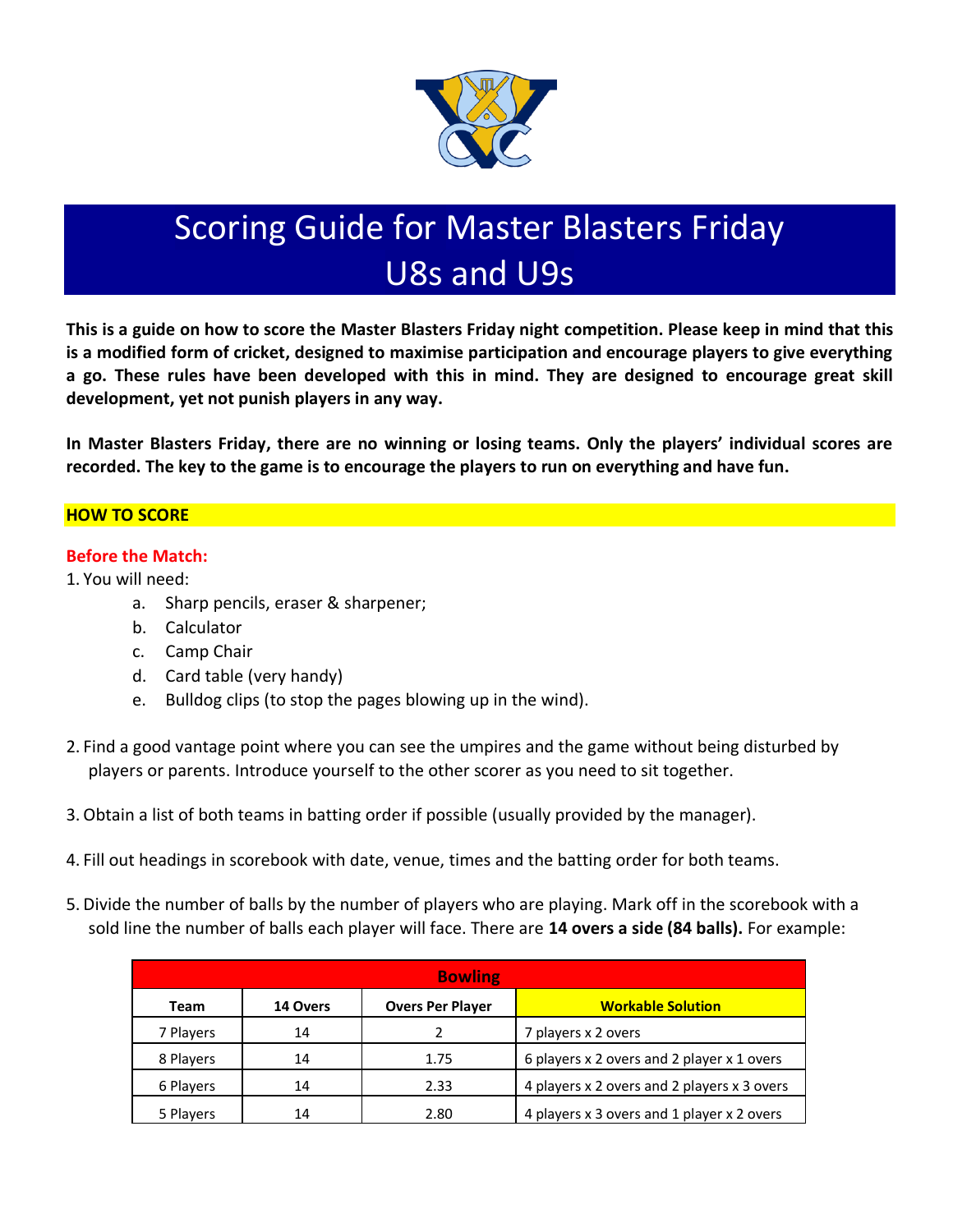| <b>Batting</b> |                  |                         |                                               |  |  |
|----------------|------------------|-------------------------|-----------------------------------------------|--|--|
| Team           | 14 Overs (Balls) | <b>Balls Per Player</b> | <b>Workable Solution</b>                      |  |  |
| 7 Players      | 84               | 12                      |                                               |  |  |
| 8 Players      | 84               | 10.5                    | 4 players x 10 balls and 4 players x 11 balls |  |  |
| 6 Players      | 84               | 14                      |                                               |  |  |
| 5 Players      | 84               | 16.8                    | 4 players x 17 balls and 1 player x 16 balls  |  |  |

6. Work out a system for telling the batsmen apart (e.g. one is left-handed; one has blue shoes).

## **During the Match:**

7. Every ball that is bowled must be recorded (except for dead balls).

8. Every ball is recorded against the BATSMAN on strike and the BOWLER. For example, if:

|                                                      | <b>BATSMAN</b>                                                                                                                                                                                             | <b>BOWLER</b>                                                                                                                                  |  |
|------------------------------------------------------|------------------------------------------------------------------------------------------------------------------------------------------------------------------------------------------------------------|------------------------------------------------------------------------------------------------------------------------------------------------|--|
| No runs are scored:                                  | Mark a "Dot"                                                                                                                                                                                               | Mark a "Dot"                                                                                                                                   |  |
| Runs are scored:                                     | Mark the number of<br>runs e.g. 4                                                                                                                                                                          | Mark the number of runs e.g. 4                                                                                                                 |  |
| There is a wide:                                     | Mark a square around<br>the box                                                                                                                                                                            | Mark a square around the box                                                                                                                   |  |
| If runs are scored off a wide:                       | Mark the square AND<br>the runs inside the box                                                                                                                                                             | Mark the square AND the runs inside<br>the box                                                                                                 |  |
| If the batsman on strike gets out:                   | Mark a X in the box                                                                                                                                                                                        | Mark a X in the box                                                                                                                            |  |
| If the batsman at the non-striker's<br>end gets out: | In the Strikers box:<br>• mark a dot OR the<br>number of FULL runs<br>taken before the<br>wicket;<br><b>AND</b><br>• mark a slash in the<br>non-striker's box and<br>an X in the top left-<br>hand corner. | Mark a slash across the box, then an<br>X in the top left-hand corner AND<br>the number of runs in the bottom<br>right hand corner.<br>X<br>Δ. |  |

- 9. If no runs are scored, place a dot against the batsman AND the bowler.
- 10. When runs occur, they must be placed against the batsman and recorded in the bowler's column. You can also add them to the total score tally as you go (or this can be calculated at the end of the innings).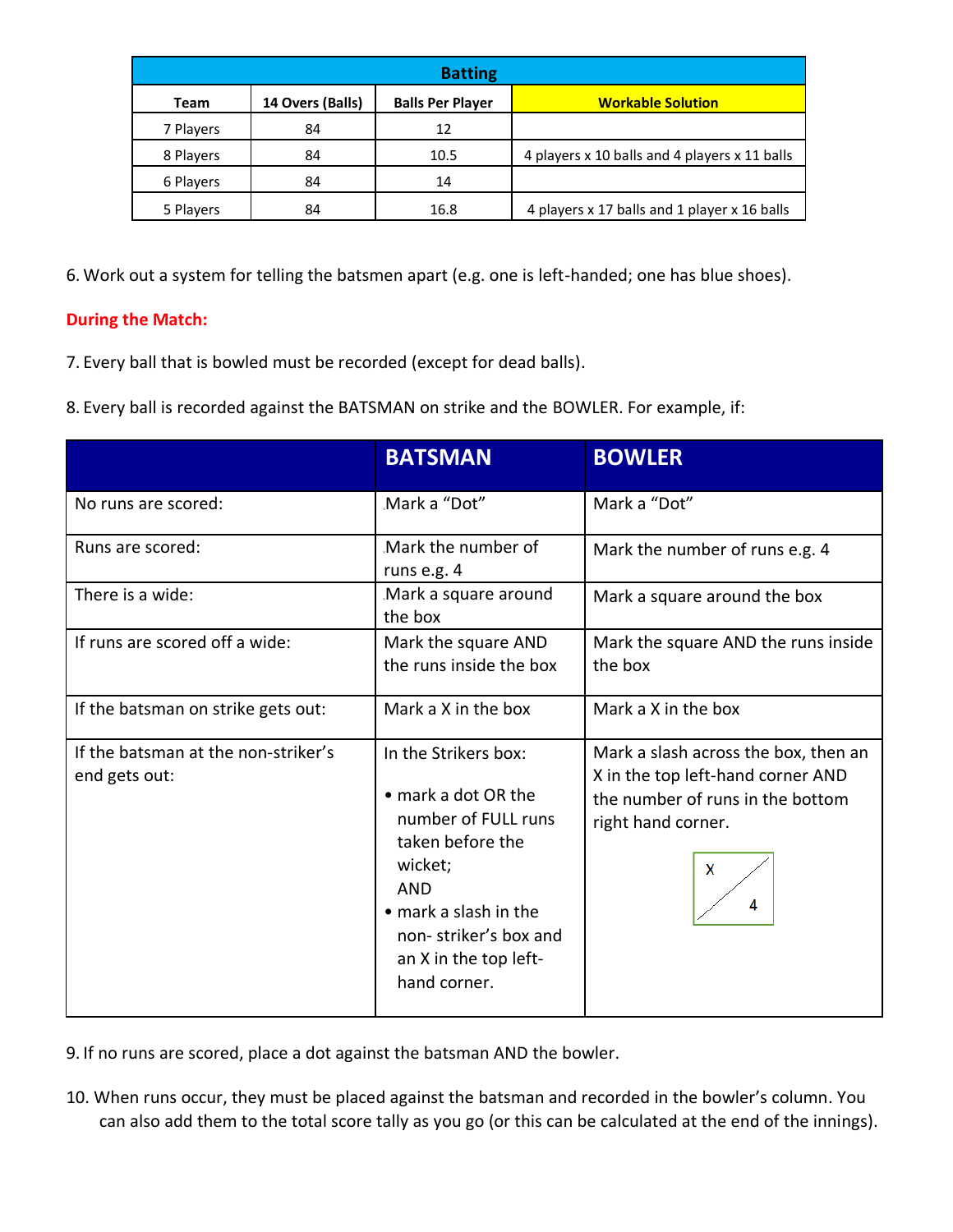- 11. Wides are the only sundries given and recorded during the game in Master Blasters Friday. However, when results are submitted, there is no record of Wides kept or recorded against a bowler. They are only used to give the batsman another chance to hit a ball, and to help teach the bowlers the importance of correct line.
- 12. Other sundries (no balls, leg byes or byes) are not played in Master Blasters Friday.
- 13. Work from the top of the page, filling in the necessary sections as you go down. The block of numbers is a running tally of runs to date, which you can choose to use, or not. For example, if there are 3 runs scored from the first ball, you tick off 3 squares. You tick the runs off each ball. However, some find this too confusing and prefer to total the runs at the end of each over, which is also fine.
- 14. At the end of each over:
	- a. total the runs and wickets in the bowler column (e.g. 2 / 6);
	- b. add these totals to the running total of runs to date and the number of wickets that have fallen, and record this in the boxes at the end of the page;
	- c. Compare the total score with your fellow scorer.
	- d. Compare the Batsmen's individual scores.
- 15. Before the batsman comes close to the end of his allotted balls, let the umpire and manager know. We recommend calling out "two more balls for Freddy".
- 16. If you need to (if you have missed a ball, or both scorers have different totals), stop play by calling out to the umpires. Take a minute to find out where & why there is an anomaly. This usually happens quickly.
- 17. At the end of the day, the number of runs scored by the batsmen should equal the number of runs taken from the bowlers. If these don't reconcile, the total recorded at the end of the scoresheet is definitive.
- 18. To calculate the final score, total up the number of wickets taken, multiple this by three and deduct this amount from the total runs scored.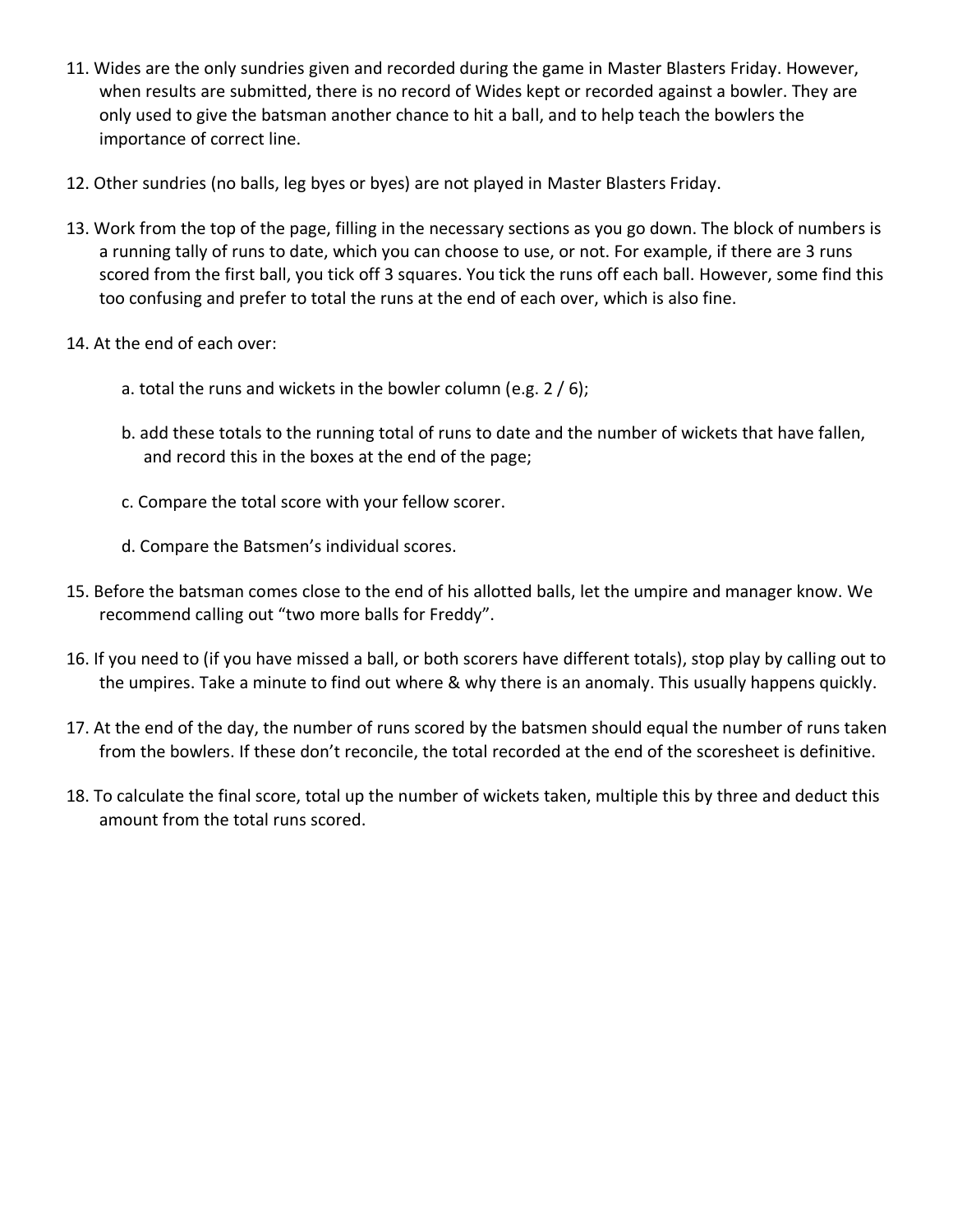#### **SIGNALS AND TYPES OF DELIVERIES / RUNS**

#### **Signals**

Scorers must acknowledge signals by the umpires (Law4.3). The signals used in Master Blasters Friday are:

| <b>Boundary four</b> | Waving the arm from side to side across the body                                           |  |  |
|----------------------|--------------------------------------------------------------------------------------------|--|--|
| <b>Boundary six</b>  | Raising both arms above the head                                                           |  |  |
| Wide                 | Extending both arms horizontally (bowl is rebowled)                                        |  |  |
| Dead ball<br>ball    | Crossing and recrossing both arms below the waist (no runs are scored, and<br>is rebowled) |  |  |

#### **Wides**

- When a wide is bowled, draw a box around that ball for the batsman and the bowler. The batsman will then get a free hit off a plastic tee.
- Immediately after the wide, the square leg umpire will bring the tee and match ball to the batsman and place it in front of the batman. The batsman then gets a free hit off the tee, however the batsman MUST:

o Stand as he / she normally would if they were facing a normal ball (i.e. side on to the wicket, and not move around the tee to line up the shot with a gap in the fielding); and

o Only have ONE swing at the ball.

#### **Notes on Wides:**

- If a wide is bowled and:
	- 1. The bowler runs to it and hits it, then it's NOT called a wide.
	- 2. The batsman attempts to hit it, but misses, it IS a wide.
- **There is a limit to 3 wides per over.**

#### **Catches**

If a batsman is caught, NO RUN is scored, under any circumstances.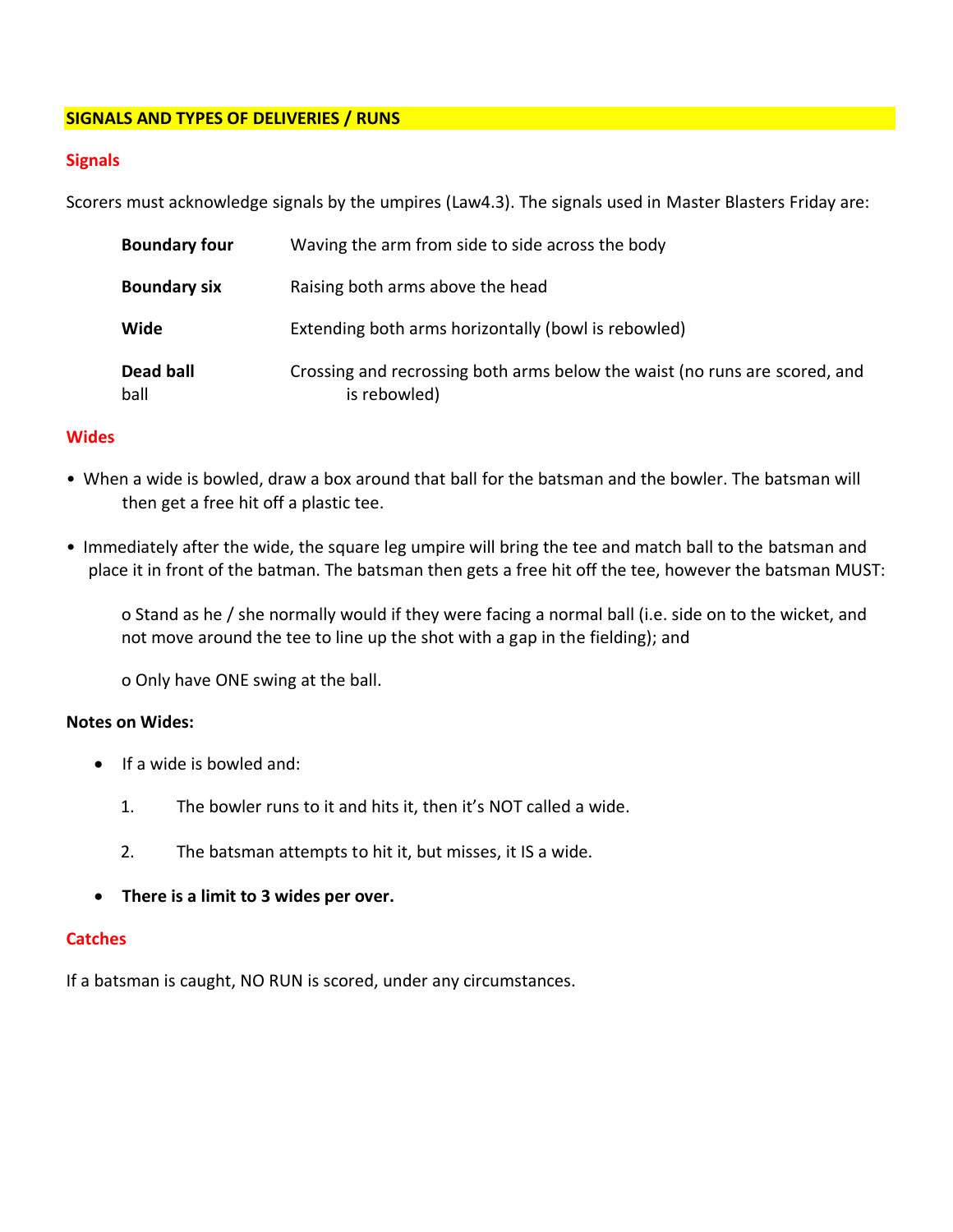#### **Run Outs**

- If a player is run out going for his/her first run, no runs are given, and he / she is shown as run out (and "X" in the box).
- If a player is run out going for a subsequent run, only the completed runs are credited to the batsman, shown on the score and shown against the bowler. This is recorded as an "X" in the top LH corner of the box, a diagonal line across the box, and then the number of runs scored in the bottom RH corner of the box.
- Run outs are not credited to the bowler.
- To effect a run out, fielders MUST NOT take more than one step before throwing the ball at the stumps. In Master Blasters Friday, fields MUST NOT run up to the stumps with the ball to effect a run out. If they do, the batsman is NOT OUT. This rule is to encourage the fielders to develop their throwing skills and hand / eye co-ordination. Once they get to the larger fields in U10's and up, they will need to be able to throw accurately at the stumps.

#### **Wickets**

- Fall of wickets are shown as "X" in the batsman's and bowler's figures.
- When a wicket falls, complete the details of how the batsman was out, name of the bowler (except of the wicket was a Run Out). There is space provided to the right of the batsmen's scores.
- As shown above, mark "X' against the batsman who is out, and how many runs were scored (against the batsman who was on strike.

#### **Overthrows**

- If fielders overthrow the ball, the batsmen are encouraged to keep running.
- If the fielders overthrow the ball beyond the boundary, the batsman IS awarded 4 runs, PLUS whatever has been run (by the time the ball is no longer in play).
- If a wicket keeper misses a ball bowled by his bowler, and the ball escapes to the boundary, the batsman IS awarded 4 runs.

**Every ball that is bowled must be recorded (except for dead balls).**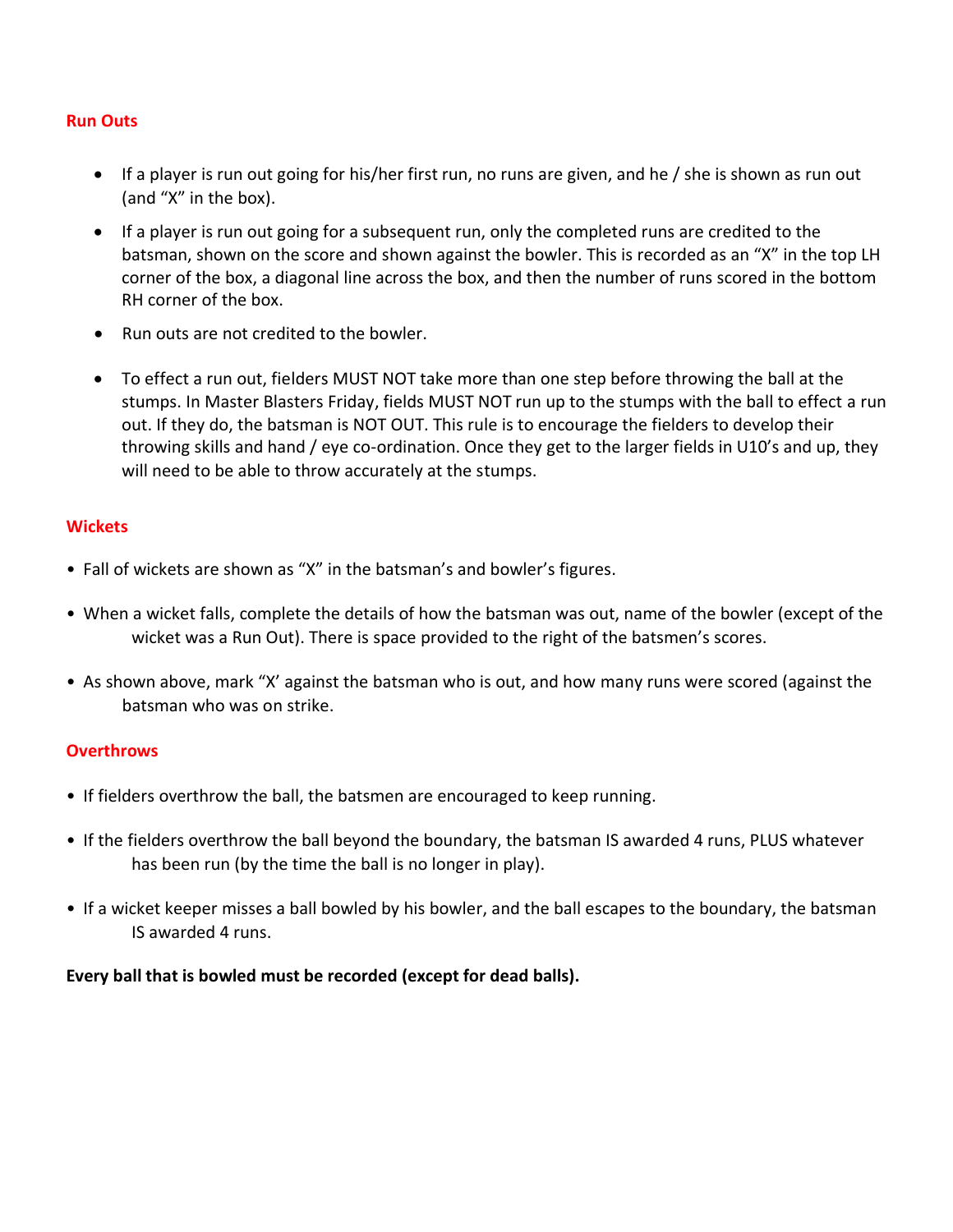# **HOW TO RECORD RUNS, WIDES, WICKETS, RUNOUTS ON THE SCOREBOOK**

| If:                                                                                             | <b>Batsman on Strike</b>     | <b>Bowler</b> |
|-------------------------------------------------------------------------------------------------|------------------------------|---------------|
| No runs are scored:                                                                             |                              |               |
| Runs are scored:                                                                                |                              |               |
| (e.g. 4 runs)                                                                                   | 4                            | 4             |
| There is a wide:                                                                                |                              |               |
| (Box outline)                                                                                   |                              |               |
| If runs are scored off a wide:                                                                  | 2                            | 2             |
| (e.g. 2 runs)                                                                                   |                              |               |
| If the batsman on strike gets out by catch or a<br>clean bowl:                                  |                              |               |
| $X = Wicket$                                                                                    | X                            | X             |
| If the batsman on strike gets out by a run out<br>(without scoring runs):                       | X                            | <b>R.O.</b>   |
|                                                                                                 |                              |               |
| If the batsman on strike gets out by a run out<br>(with scoring runs):                          | х                            | R.O.          |
| $4 =$ the number of runs                                                                        | 4                            | 4             |
| If the batsman at the non-striker's end gets out<br>(and they have completed 2 runs):           | $\overline{2}$               | R.O.          |
|                                                                                                 |                              | 2             |
| <b>NB:</b> This shows that the NS batsman was the<br>one out; BUT it also doesn't deprive him / | <b>Non-Striking Batsman:</b> |               |
| her of their next ball. So, when they face<br>their next ball, put the number of runs in        | x                            |               |
| the lower RH corner.                                                                            |                              |               |